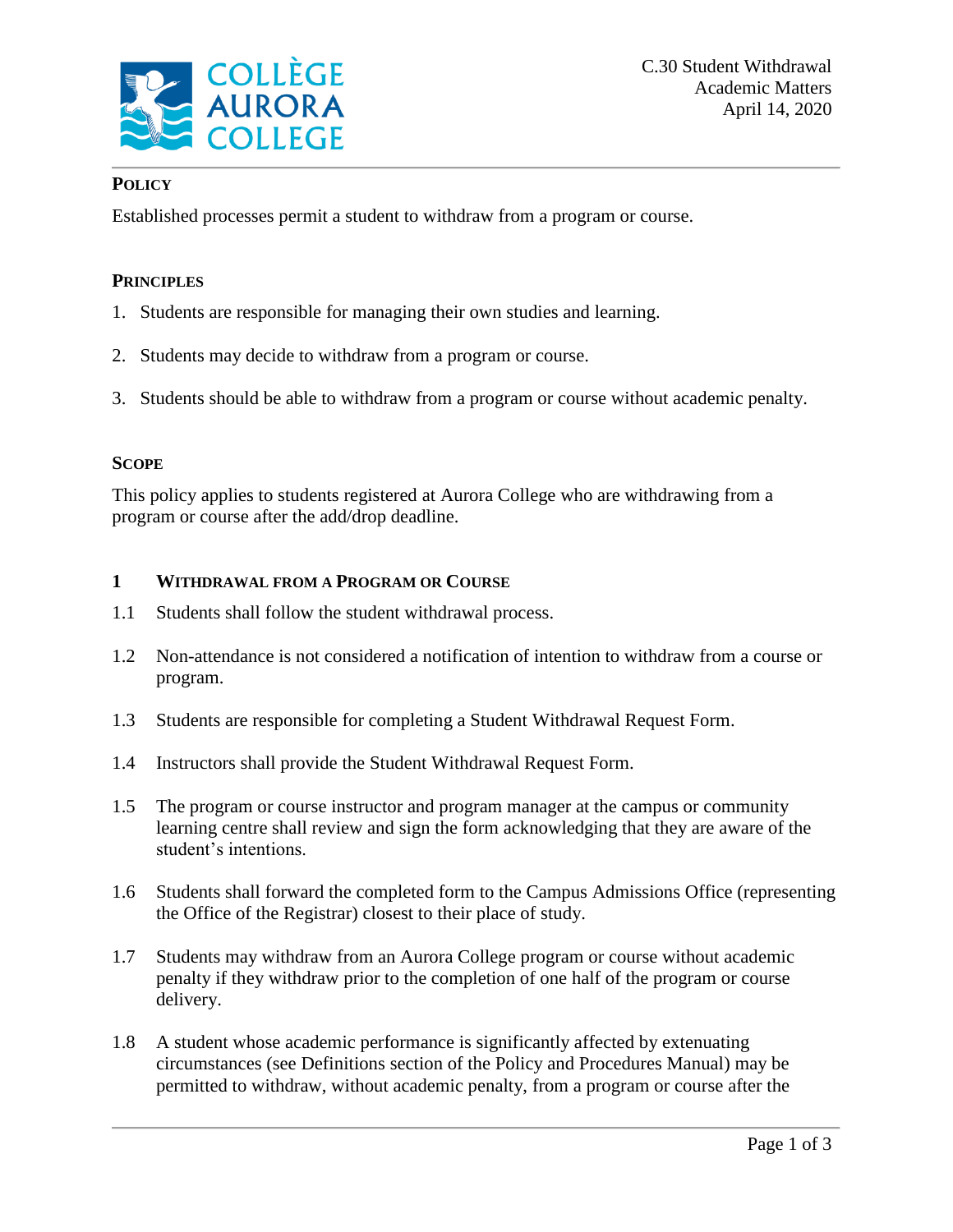

withdrawal deadline of one half of the program or course delivery. Such requests must be supported by documentation and approval of requests shall be made by the Registrar whose decision on the matter shall be final.

- 1.9 Withdrawing from a program or course before the deadline will not result in an academic penalty for the student.
- 1.10 A student who withdraws after the deadline and does not receive approval for withdrawal due to extenuating circumstances will receive a fail (F) mark for the course(s) they are taking at the time of withdrawing.
- 1.11 A student who is registered in a program or course which is being delivered by Aurora College through an agreement with another post-secondary institution, trade organization or other accrediting body may be required to abide by the withdrawal policy of the organization with which the College is partnered.

## **SUPPORTING PROCEDURES, FORMS, AND RULES**

The Vice President, Student Affairs (or designee) is responsible for managing the supporting procedures, forms, and rules for this policy.

#### **RELATED POLICIES**

J.01 Course Withdrawal Tuition Refund

#### **RELATED AURORA COLLEGE BYLAWS**

None